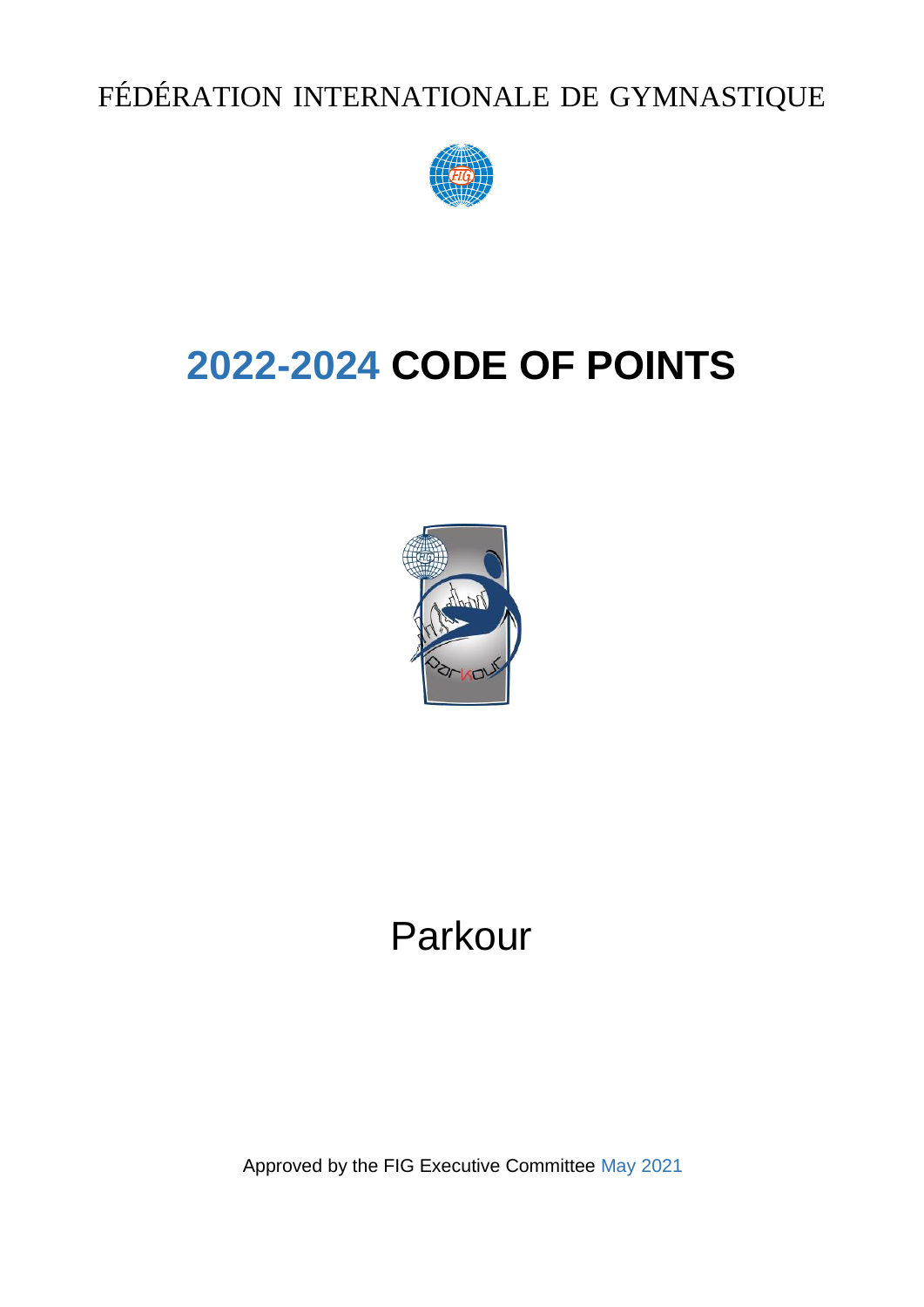# **TABLE OF CONTENTS**

| 2. ATHLETES |               |            | (TRACEUR)     |
|-------------|---------------|------------|---------------|
|             |               |            |               |
| 2.1         |               |            |               |
|             |               |            |               |
|             | 3.COMPETITION |            | <b>RULES</b>  |
|             |               |            |               |
| 3.1         |               |            |               |
| 3.2         |               |            |               |
| 4.JUDGING   |               | <b>AND</b> | <b>JUDGES</b> |
| 4.1         |               |            |               |
| 4.2         |               |            |               |
| 4.3         |               |            |               |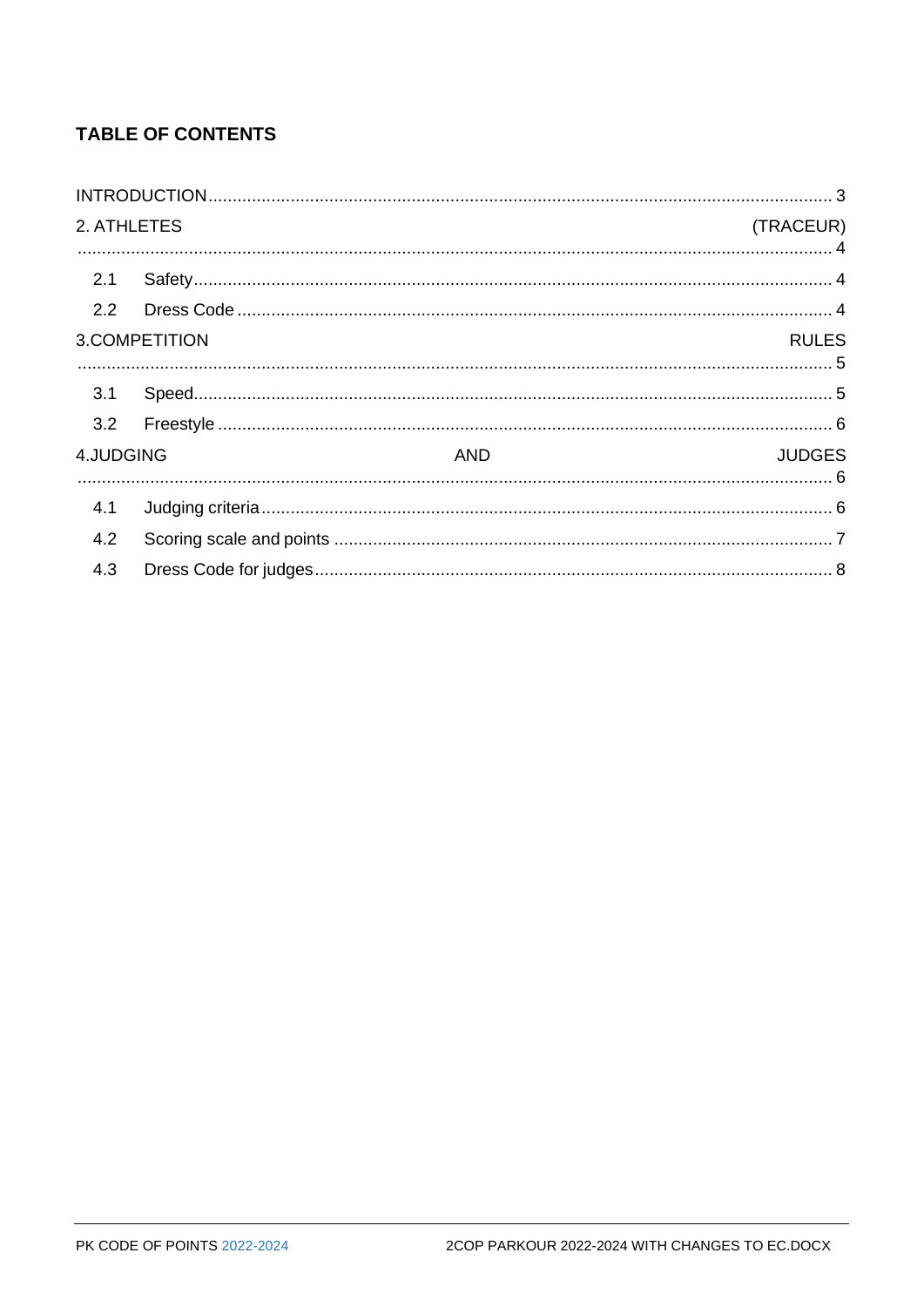### <span id="page-2-0"></span>**INTRODUCTION**

The Fédération Internationale de Gymnastique (FIG) Parkour Commission is pleased to present the Code of Points for implementation from the  $1<sup>st</sup>$  January 2022. The Code is guided by the current FIG Statutes, Technical Regulations, Section 1 (General Regulations), and the Technical Regulations, Section 7 (Special Regulations for Parkour) and should be read in conjunction with these documents.

The primary purpose of the Code of Points is to:

- Provide an objective means of evaluating Parkour competitions at all levels of regional, national, and international competitions.
- Standardize the judging for Speed and Freestyle at FIG official competitions in Qualifications, Semi-finals (Speed) and Finals.
- Assure the identification of the best athletes in any competition.
- Guide coaches and athletes.

#### *Acknowledgement to the members of the Parkour Commission*

| <b>Charles Perrière</b> | <b>FRA</b> | President                |
|-------------------------|------------|--------------------------|
| <b>Benjamin Cork</b>    | <b>AUS</b> | Member                   |
| Nicolas Fischer         | SUI        | Member                   |
| Kazuyoshi Hariya        | <b>JPN</b> | Member                   |
| Plutarque Vodounou      | <b>BEN</b> | Member                   |
| <b>Michel Boutard</b>   | <b>FRA</b> | Member                   |
| Micaela Buono Pugh      | ARG        | Athletes' Representative |

#### *Editing:*

| <b>Nicolas Fischer</b> | <b>FIG Parkour Judging Director</b>         |
|------------------------|---------------------------------------------|
| Jakub Koslacz          | FIG Sports Manager in charge of Parkour     |
| <b>Steve Butcher</b>   | FIG Sports Director & Technical Coordinator |

In case any statement contained herein is in conflict with the Technical Regulations, the Technical Regulations shall take precedence. Where there is a difference among the languages, the English text shall be considered correct.

Copyright:

 The Code of Points is the property of the FIG. Any translation or reproduction of the Code is strictly prohibited without the prior written consent of the FIG.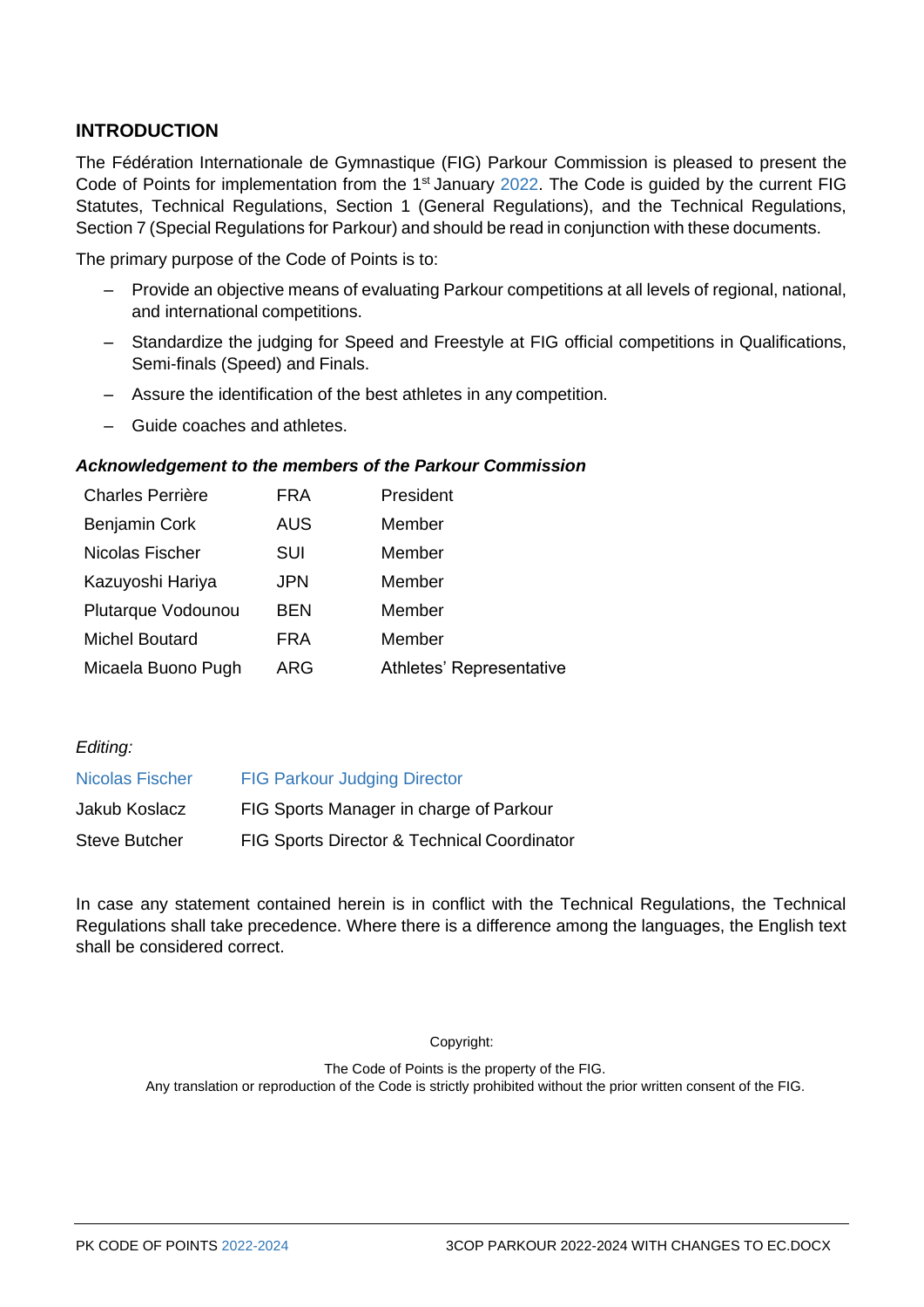# **1. GENERALITIES**

# **Definitions**

# **Parkour (PK)**

Leisure and competitive urban sport (outdoors and indoors)

## *Speed (PKS)*

Competition format consisting of a *timed run*, where the goal is to go from A to B *with efficiency*, by using specific Parkour moves to overcome obstacles.

## *Freestyle (PKF)*

Competition format consisting of a *run with style, fluidity and mastery*, within a maximum time period of 70 seconds, by using:

- Difficult and varied Parkour moves highlighted by the use of obstacles during a run.
- Difficult and varied acrobatic moves throughout the run to show flow and mastery.
- Connections between Parkour and acrobatic movestricks

## *All-Around (PKAA)*

<span id="page-3-0"></span>An all-around ranking list consisting of the athletes having participated in PKS and PKF.

# **2. ATHLETES (TRACEUR)**

## <span id="page-3-1"></span>**2.1 Safety**

Athletes must at all times practice and perform with complete safety and the highest degree of technical mastery.

The personal safety and risk assessment must be the highest responsibility of every single athlete.

# <span id="page-3-2"></span>**2.2 Dress Code**

### *Competition*

The competition dress may under no circumstances hinder the athlete in his/her performance and execution and guarantee that all movements can be executed in perfect safety. Loose and additional items are not permitted.

The competition dress may not show any text, symbols and drawings featuring themes of war, violence, religion, politics, alcohol, sex and drugs or any other offensive subject. Sequins on the competition attire is not allowed and jewelry should not hinder the athlete's performance or be unsafe.

Athletes may wear T-shirts, polo shirts, leotards, sweater with or without sleeves. They are free to wear shorts, short pants, sweatpants or trousers (must not jeopardize the safety of the athlete), and leggings. Attire should be clean and free of holes and not torn or ripped. Athletes must wear suitable sport or running shoes at their choice. It is recommended to have a separate pair of shoes to train and compete on the course.

For publicity and advertising and manufactures logos see FIG Rules for competition clothing and advertising, Sections 2, 3 and 4.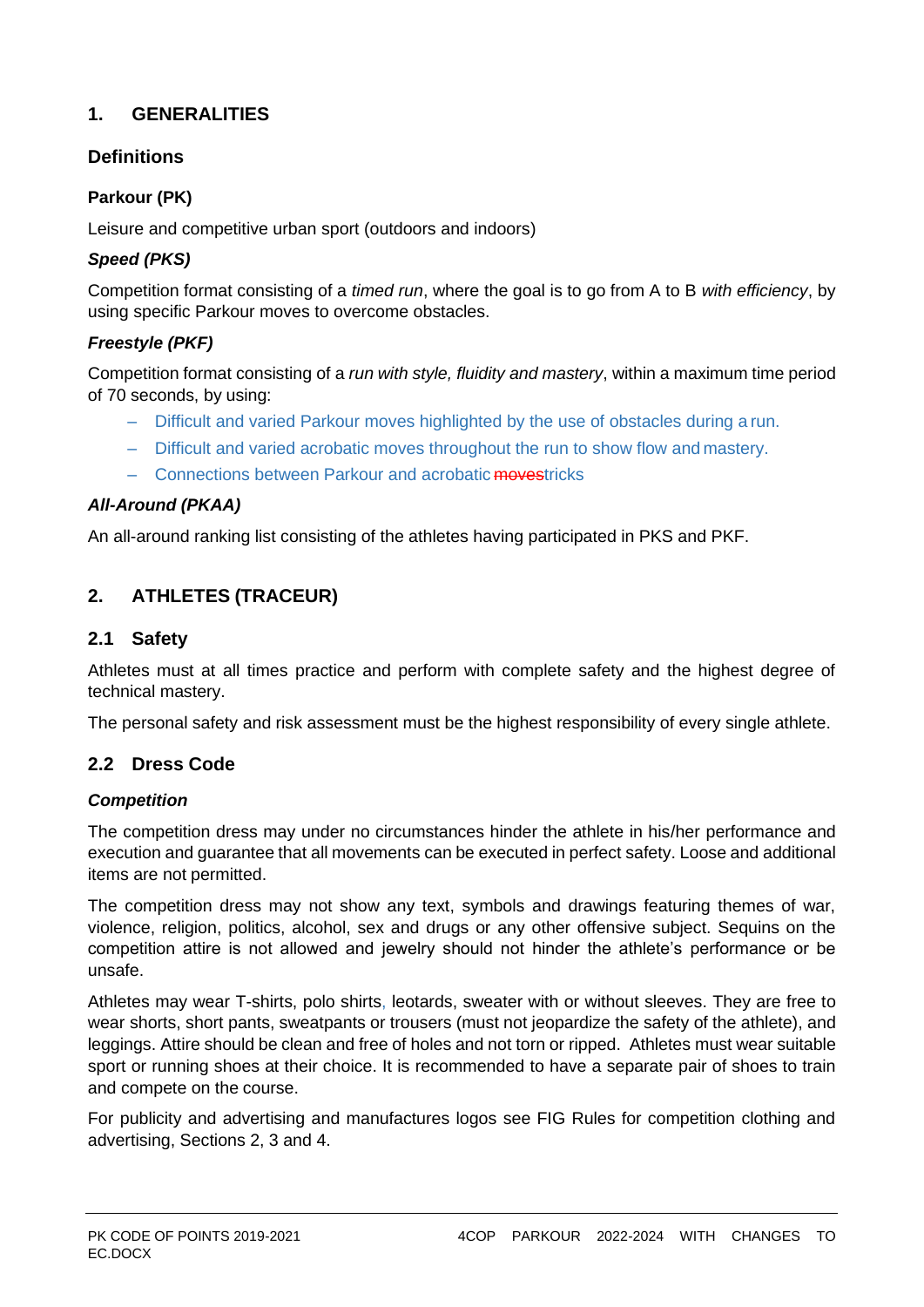**Penalties**: Breach of the above-mentioned rules will result in a penalty of 2 seconds added to the final time for the Speed event by the CJP (Chair of the Judges' Panel) and in Freestyle a deduction of 2 points from the total score by the CJP. The Technical Delegate must approve these penalties.

#### *Medal Award Ceremonies*

For the Medal award ceremonies, the athletes must wear their national tracksuit or competition attire with national identification.

## <span id="page-4-0"></span>**3. COMPETITION RULES**

### <span id="page-4-1"></span>**3.1 Speed**

#### **3.1.1 Specific rules**

#### *Start and finish*

The athletes must be ready to be called by the speaker to present himself/herself at the start-line according to the start list.

When the speaker requests the athlete to present himself/herself at the start-line, the athlete must do so without delay.

Failure to be present at the start-line later than 30 seconds (controlled by the ST judge) after having been called will result in disqualification from that run.

The start-line and time judge (ST) will ask if the athlete is ready.

Starter says "Take your Mark", "Set", then fires the gun or signal. At "Take your Mark" athlete(s) places their feet behind or on (but not over) the start line. At "Set" the athlete(s) prepares for the gun/signal. The timing begins at the start of the gun or signal. A visual signal will also be given on the gun or signal. In the event an athlete starts ahead of the gun or signal, each lane keeps its own start and finish time by use of sensors, so no false start is possible.

#### *Line*

If an athlete steps or places any part of their body outside the boundary lines of their course, they will be disqualified by the CJP after signal by the respective line judge.

#### *Check-points (if needed)*

Between the start and the finish lines, competitors must pass through multiple check-points in any sequence. These check-points are clearly marked. on one or a combination of horizontal and vertical planes;.

If the athlete misses a check-point, he has the opportunity to return and pass the check-point correctly. The responsibility for passing checkpoints correctly is entirely that of the athlete.

Immediately after the athlete has crossed the finish-line, the check-point judges (CP) signal to the Chair of judges' panel (CJP) in case that a check-point has not been passed correctly by the athlete.

Failure to pass correctly through any checkpoint before crossing the finishing line results in disqualification of the athlete by the CJP for this run, after notice by the Line/Check-Point Judge.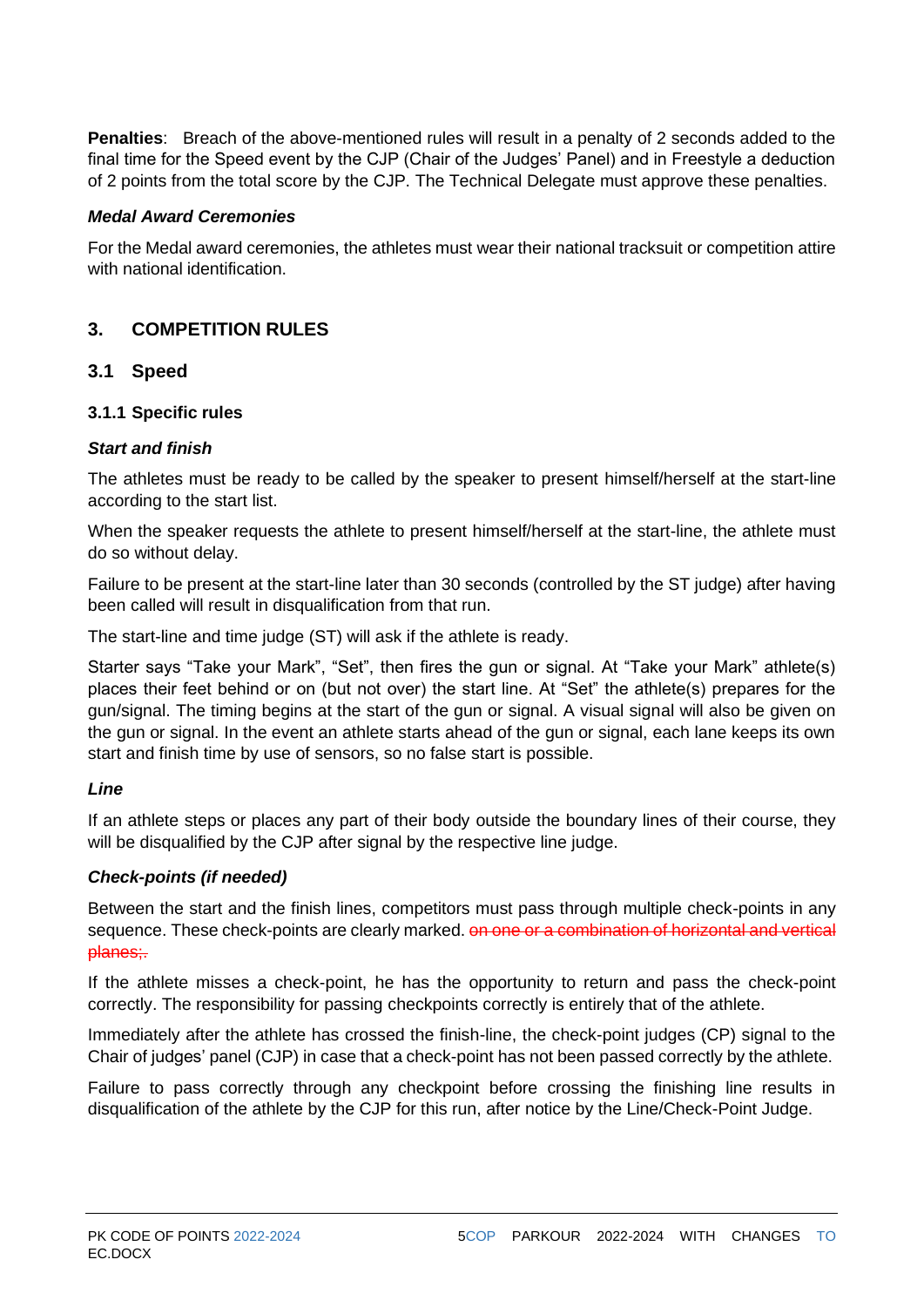## *Timing*

Time is measured with a timekeeping system measuring in 1/1000<sup>th</sup> of a second. The time shown will be rounded to 1/100<sup>th</sup> of a second, e.g. time measured: 20,349, time shown: 20,35. In case of e.g. 20.245 the rounding shall be made in favour of the athlete, the time shown is 20,24.

Should there be no timekeeping system available or should there be a malfunction or breakdown of the system, the time will be measured by the ST-judge, who in any case, will always measure the time manually as a back-up. In case that the finish line is not near the start-line, the time will be measured by a time judge at the finish line. Manual time measurement with a chronometer must be guaranteed at least in 1/10<sup>th</sup> of a second.

# <span id="page-5-0"></span>**3.2 Freestyle**

## **3.2.1 Specific rules**

### *Start and end*

The athletes must be ready to be called by the speaker to present himself/herself on the field of play according to the start list.

When the speaker requests the athlete to go on the field of play, the athlete must do so without delay.

Failure to be present himself/herself on the field of play at a start-point of his/her discretion later than 30 seconds after having been called will result in disqualification by the judge who is also acting as CJP.

The athlete must begin his/her performance upon a signal of the judge who is also acting as CJP, the speaker or a countdown.

Timing of the performancerun (max. 70 seconds) will begin with the signalfirst step of the judge, the speaker or at the end of the countdownathlete. The athlete may end his/her performancerun at any place of on the field of play at his/her discretion with arms crossed to designate the finish of the run.

The judges will not consider any tricks or movements for **D** or CDifficulty after the 70 seconds maximum time, but will consider EExecution for evaluation of the final score.

### *Timing*

If available, timing of the performance will be shown on a screen. An audible signal to the athlete will be given at 60 seconds (warning) and a final signal at 70 seconds.

# <span id="page-5-1"></span>**4. JUDGING AND JUDGES**

# <span id="page-5-2"></span>**4.1 Judging criteria**

### **Freestyle**

The 5, 4 or 3 6 judges (3 per criteria) will judge the runruns of the athletes according to the following threetwo general criteria, by giving the athlete between 1 and 10up to 15 points for each of the criteria. The maximum score is, therefore  $\frac{3}{2}$ , 2 x  $\frac{4015}{2}$  = 30 points. The judges may also give half points (i.e. $\frac{a}{x}$ ,  $\frac{a}{x}$ ,  $\frac{b}{y}$  points).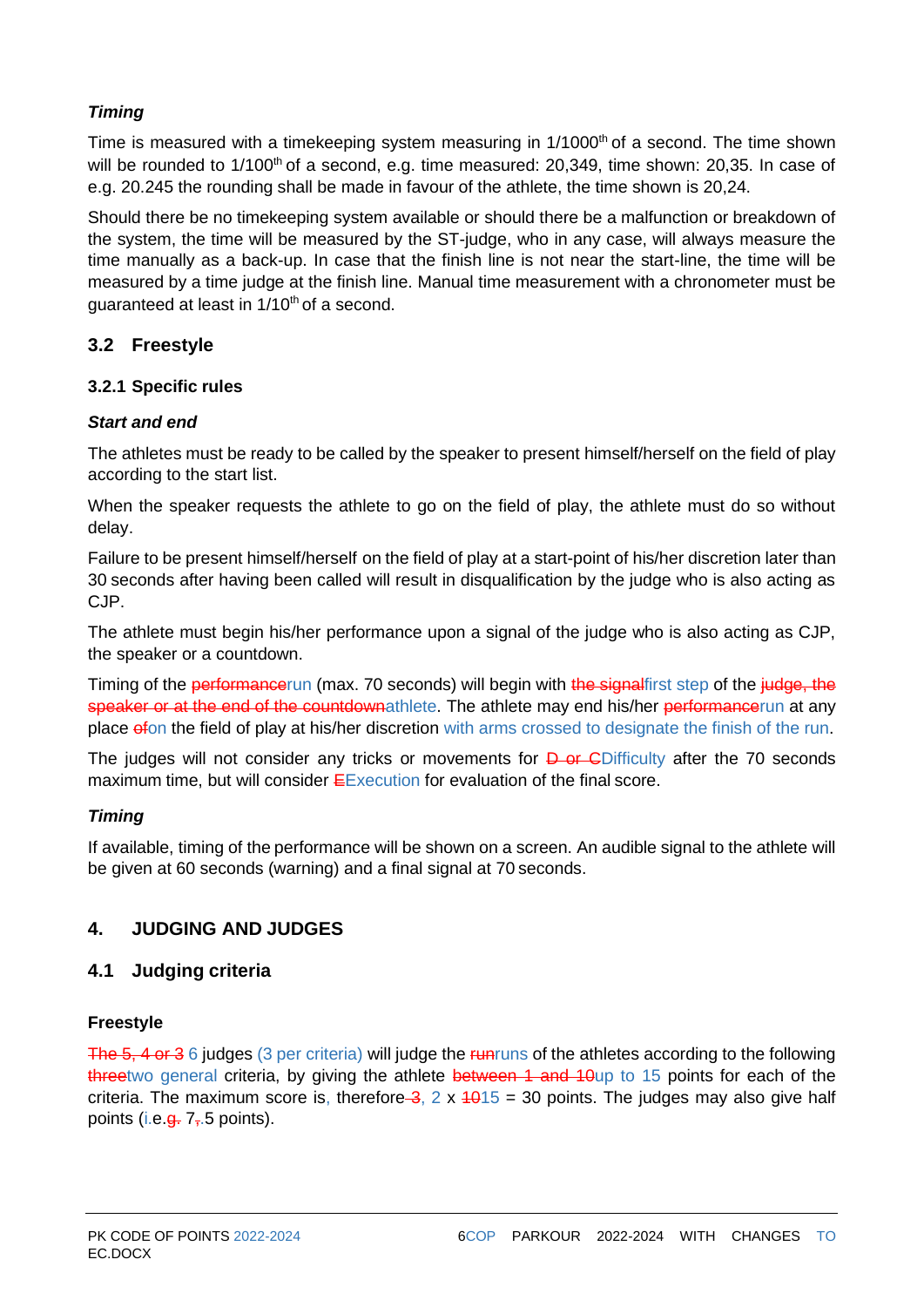#### **1.E** Execution

- **Safety**
- Flow
- **Mastery**
- **C** Composition
- Use of the course
- Use of the obstacles
- Connection
- Course
- **2.D** Difficulty**:**
- Trick
- Run
- Variety
- Single trick
- Whole run

# <span id="page-6-0"></span>**4.2 Scoring scale and points**

For each of the above mentioned three criteria, the judges assign points according to the form below

|                      |                                         | Safety         |  |                  |                |     |   |                      | <b>Flow</b> |  |      |                |     |                                                          |                                                                  | <b>Mastery</b><br>Amplitude<br>Technique<br>Style<br>Speed |  |     |                |        |   |                  | <b>Scores</b> |  |
|----------------------|-----------------------------------------|----------------|--|------------------|----------------|-----|---|----------------------|-------------|--|------|----------------|-----|----------------------------------------------------------|------------------------------------------------------------------|------------------------------------------------------------|--|-----|----------------|--------|---|------------------|---------------|--|
| <b>E</b> Executulor  |                                         | $\bigcup_{.5}$ |  | 1.5              | 2              | 2.5 | 3 | $\mathbf{0}$         | 0.5         |  | 1.5  | $\overline{2}$ | 2.5 | 3                                                        | $\Omega$                                                         | 0.5                                                        |  | 1.5 | 2              | 2.5    | 3 | 3.5 <sub>1</sub> | 4             |  |
|                      | Use of the course                       |                |  |                  |                |     |   | Use of the obstacles |             |  |      |                |     | Connection<br>Difficulty<br>Density<br>Overall<br>Lenath |                                                                  |                                                            |  |     |                |        |   |                  |               |  |
| <b>C</b> Composition | $\Omega$                                | 0.5            |  | 1.5 <sub>1</sub> | $\overline{2}$ | 2.5 | 3 |                      | 0.5         |  | $+5$ | $\overline{2}$ | 2.5 | 3                                                        |                                                                  | 0.5                                                        |  | 1.5 | $\overline{2}$ | 2.5    | 3 | 3.5              | 4             |  |
|                      | Variety                                 |                |  |                  |                |     |   | <b>Single Trick</b>  |             |  |      |                |     |                                                          | Whole run<br><b>Density</b><br>Placement<br>Final Move<br>Lenght |                                                            |  |     |                |        |   |                  |               |  |
| <b>D</b> Difficulty  |                                         | 0.5            |  | 1.5              | 2              | 2.5 | 3 | $\Omega$             | 0.5         |  | 1.5  | $\overline{2}$ | 2.5 | 3                                                        | $\mathbf{0}$                                                     | 0.5                                                        |  | 1.5 |                | $\sim$ |   | $25 - 3$ 3.5     | 4             |  |
|                      | FIG Parkour Judges Form<br><b>Total</b> |                |  |                  |                |     |   |                      |             |  |      |                |     |                                                          |                                                                  |                                                            |  |     |                |        |   |                  |               |  |

#### **Example of a final public/media results' sheet**

| <b>Athlete</b> |     | ۰,   | Đ   | <b>Total</b> |
|----------------|-----|------|-----|--------------|
| $\bm{\tau}$    | 7,5 | ō    | 9,5 | 25           |
| В              |     | 6, 5 | 6   | 16,5         |
| G              | o   |      | 2,5 | 42,5         |
|                |     |      |     |              |

#### **EXECUTION**

| <b>Safety</b>                                    |                      | <b>Flow</b>                                  | <b>Course</b>                   |  |
|--------------------------------------------------|----------------------|----------------------------------------------|---------------------------------|--|
| Safety <sup>1</sup><br>Presentation <sup>2</sup> | $\sqrt{2}$<br>◡<br>⌒ | Flow <sup>3</sup><br>Connection <sup>4</sup> | Parts <sup>5</sup><br>$Types^6$ |  |

1 Maximum of 3 points. Deducting one point for larger, half a point for smaller errors. Issues can be poor landings (clean landings on feet are desired, however, use of hands to absorb energy are permitted from high positions), uncontrolled closeness to the obstacles and others…

2 Maximum of 2 points. Adding half and full points for performance of elements (ex. a grab, a stall, ...),

3 Maximum of 3 points. Deducting one point for a full stop and half a point for stutter steps.

4 Maximum of 2 points. Adding half or full points for the number of linked elements according to a reference list.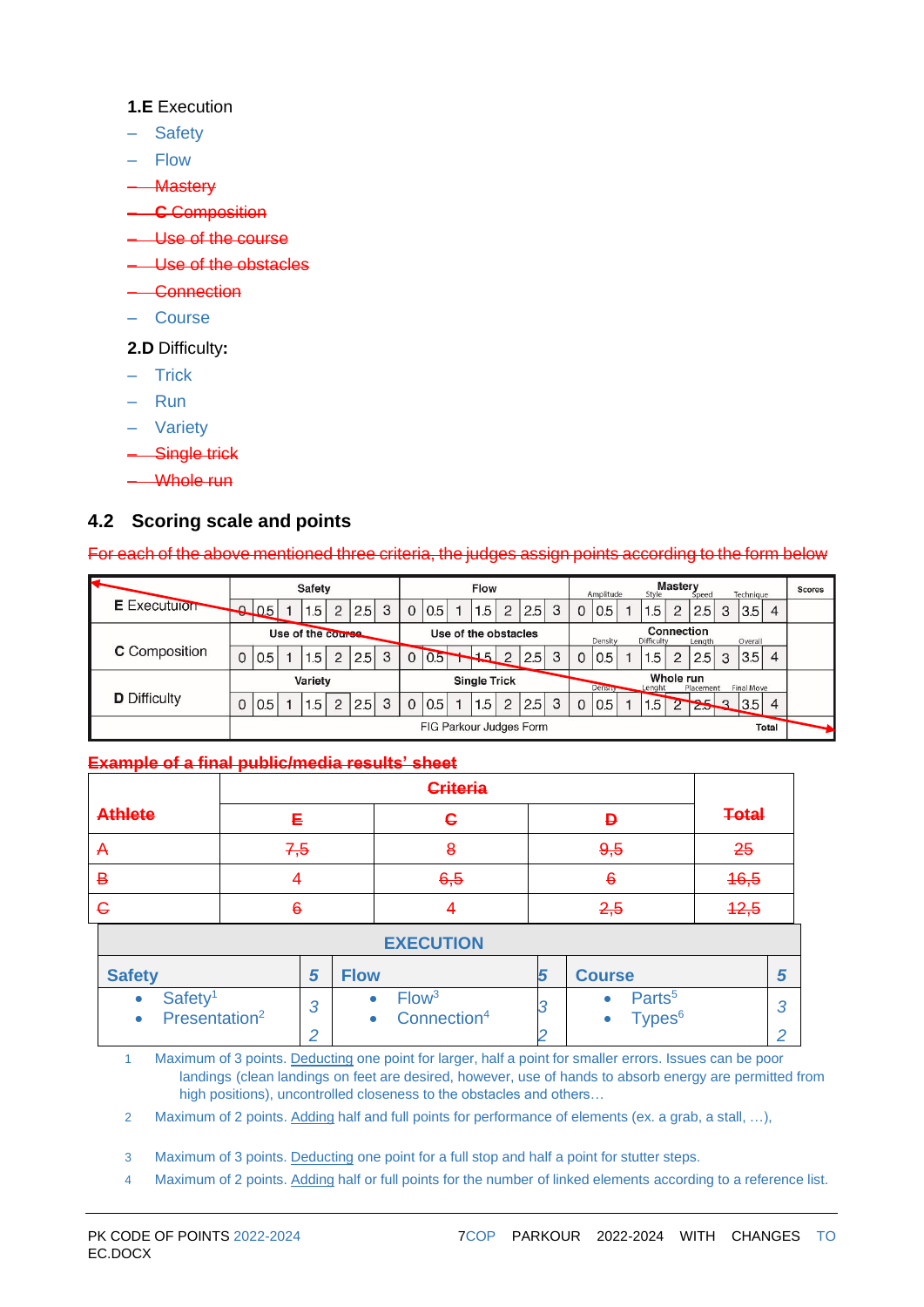- 5 Maximum of 3 points. Adding a full point for every of the three defined parts an athlete performs a trick in (floor tricks are not counting).
- 6 Maximum of 2 points. Adding half a point for a trick performed in interaction with the floor, a ledge, a bar and a wall

| <b>DIFFICULTY</b>            |   |                        |  |                         |  |  |  |  |  |  |  |
|------------------------------|---|------------------------|--|-------------------------|--|--|--|--|--|--|--|
| Trick                        |   | Run                    |  | <b>Variety</b>          |  |  |  |  |  |  |  |
| Table of Tricks <sup>7</sup> | 5 | Placement <sup>8</sup> |  | Variety <sup>10</sup>   |  |  |  |  |  |  |  |
| + Conn. upgrade              |   | Time <sup>9</sup>      |  | Technique <sup>11</sup> |  |  |  |  |  |  |  |

7 Maximum of 5 points Scoring according to a reference list. Starting with the reference value the score must be adjusted regarding the place the athlete performs the trick. Directly linking two moves leads to adding the values of the two linked tricks.

- 8 Maximum of 3 points. Adding a full point for a trick performed in the beginning part of the run, the middle part of the run and as a final move.
- 9 Maximum of 2 points. Adding half points for the length of the run according to a reference list.
- *10* Maximum of 3 points. Adding half a point for a trick performed out of the category of *parkour classic*, *rotation forward, rotation sideways, rotation backwards, twist, spin.*
- 11 Maximum of 2 points. Adding (half or) full points for the technical quality of key elements like the climb up and twists

*The Table of Tricks will be published and updated three months before the start of each year.* 

## <span id="page-7-0"></span>**4.3 Dress Code for judges**

The judges are free to wear T-shirts, polo-shirts or other short or long sleeves shirts. Judges may wear pullovers or jackets. Men must wear long trousers or shorts, women are free to weartrousers, shorts, or skirts. Their attire must be free of any advertising and publicity. Manufacturers' logos are only allowed with a max. size of 25 square cm in total per item.

At FIG World Championships, World Cups, and multi-sport competitions, FIG or the organizing committee may provide the judges with official T-shirts, polo-shirts or other attire which must be worn.

# **Fédération Internationale de Gymnastique**

Charles Perrière President of the Parkour Commission